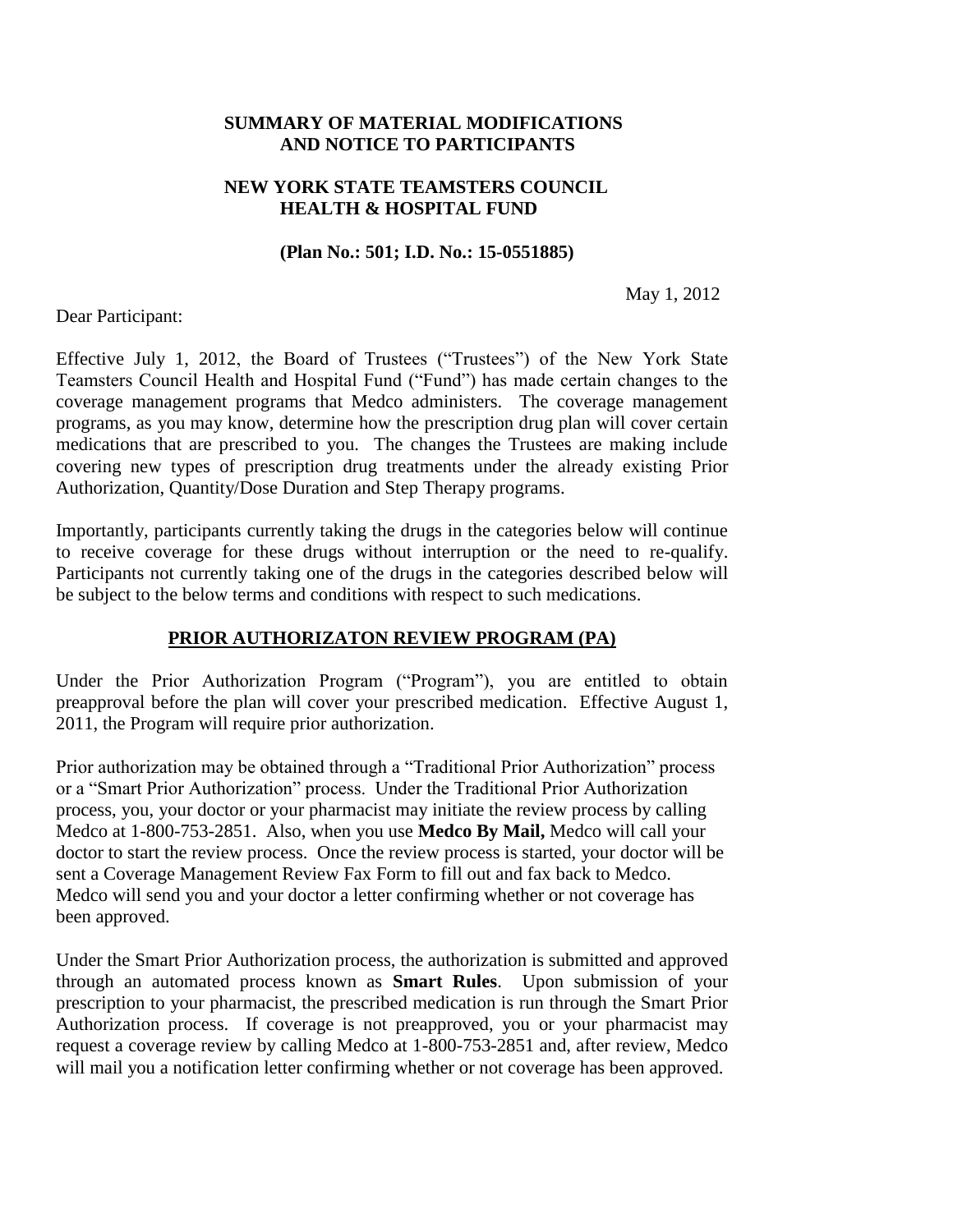You, your doctor or your pharmacist will need to initiate a coverage review by calling Medco at 1-800-753-2851 to request additional quantities. Medco will send you a notification letter confirming whether or not coverage for the additional quantity has been approved.

# **QUANTITY/DOSE DURATION REVIEW (QD)**

For some medications, the Fund may only cover a medication for a specified duration of time. Under the Quantity/Dose Duration Review Program ("Program"), your pharmacist will receive an alert when the total quantity of a medication exceeds the amount allowed.

# **STEP THERAPY (ST)**

For some medications, the Fund may request that you pursue a course of treatment with an alternative drug other than the one prescribed by your attending physician.

# **PREFERRED THERAPY AUTHORIZATION (PTPA)**

This criteria will require users of a non-preferred drug to try a preferred drug first unless the patient has experienced intolerance or failure with the preferred drug.

| <b>Rare/Specialty/Oncology</b>         | <b>Medco Coverage Management</b> |
|----------------------------------------|----------------------------------|
| <b>Oncology Package</b>                | PA & QD                          |
| Anti Emetics Management                | QD                               |
| <b>Rheumatiod Arthritis Agents</b>     | QD                               |
| Xolair                                 | QD                               |
| Immune – Pulmozyme                     | PA                               |
| Pulmonary – Tobi                       | <b>ST</b>                        |
| Pulmonary - Cayston                    | <b>ST</b>                        |
| <b>Pulmonary Arterial Hypertension</b> | ST & PTPA                        |
| Hormones - Kuvan                       | <b>PA</b>                        |
| Hormones – Acthar Gel                  | PA & QD                          |
| Hep C (incevik/victrelis)              | PA & QD                          |
| <b>Women's Health/Family Medicine</b>  | <b>Medco Coverage Management</b> |
| Androgens and Anabolic Steroids        | PA                               |
| Dermatological – Solodyn               | QD                               |
| Dermatological - Protopic/Elidel       | <b>ST</b>                        |
| Dermatological – Retin A/Tazorac       | PA.                              |
| Anti Influenza Management              | QD                               |
| Antibiotics – Xifaxan                  | QD                               |
| Antibioticx – Factive                  | QD                               |